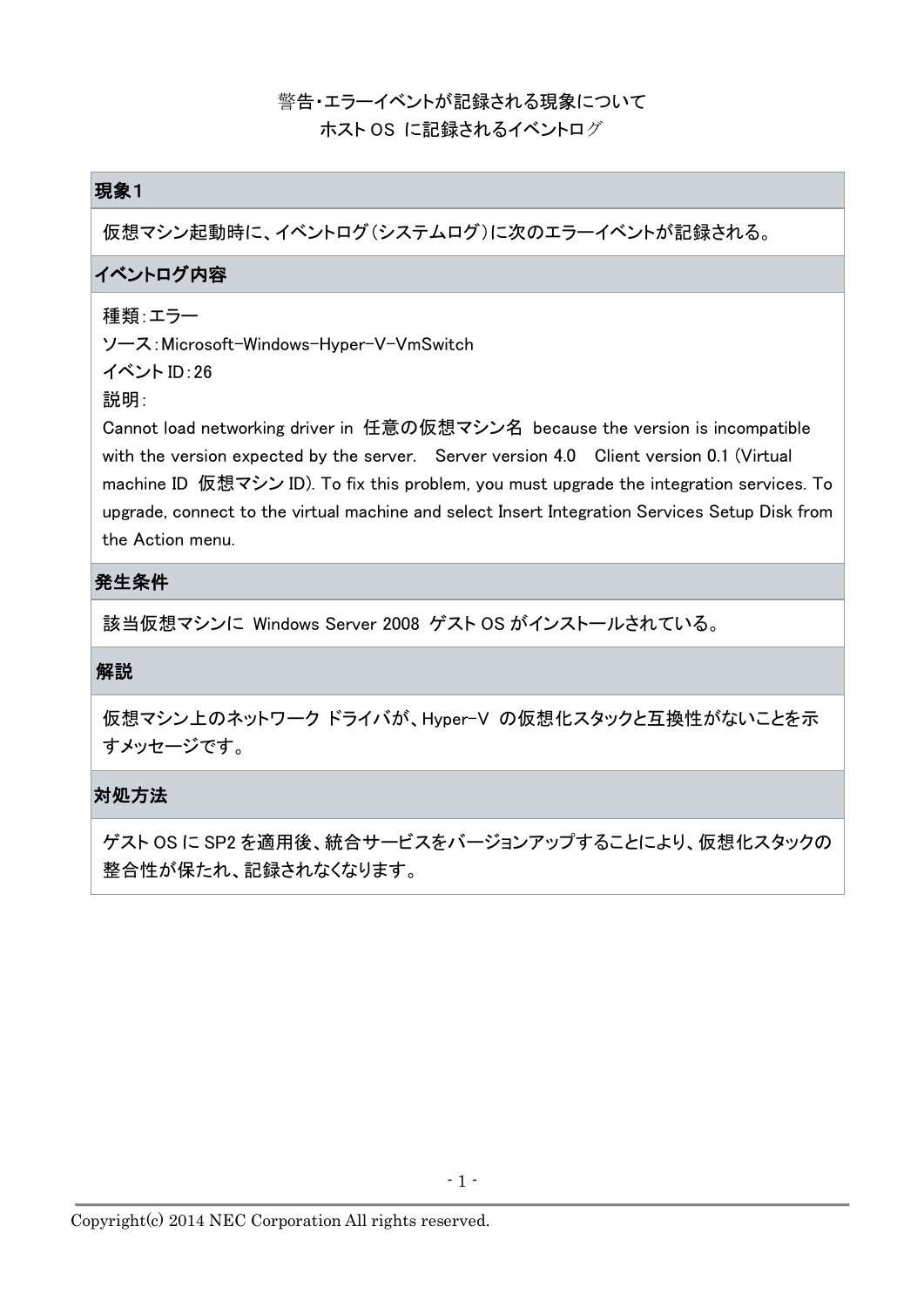仮想マシン起動時に、イベントログ(システムログ)に次のエラーイベントが記録される。

## イベントログ内容

#### 種類:エラー

ソース:storvsp イベント ID:5

#### 説明:

Cannot load storage device in '任意の仮想マシン名' because the version is incompatible with the version expected by the server. Server version 5.1 Client version 0.1 (Virtual machine ID 仮想マシン ID). To fix this problem, you must upgrade the integration services. To upgrade, connect to the virtual machine and select Insert Integration Services Setup Disk from the Action menu.

#### 発生条件

該当仮想マシンに Windows Server 2008 ゲスト OS がインストールされている。

#### 解説

仮想マシン上の統合サービスのバージョンが古い為に出力されるメッセージです。

## 対処方法

ゲスト OS に SP2 を適用後、統合サービスをバージョンアップすることにより、記録されなくなり ます。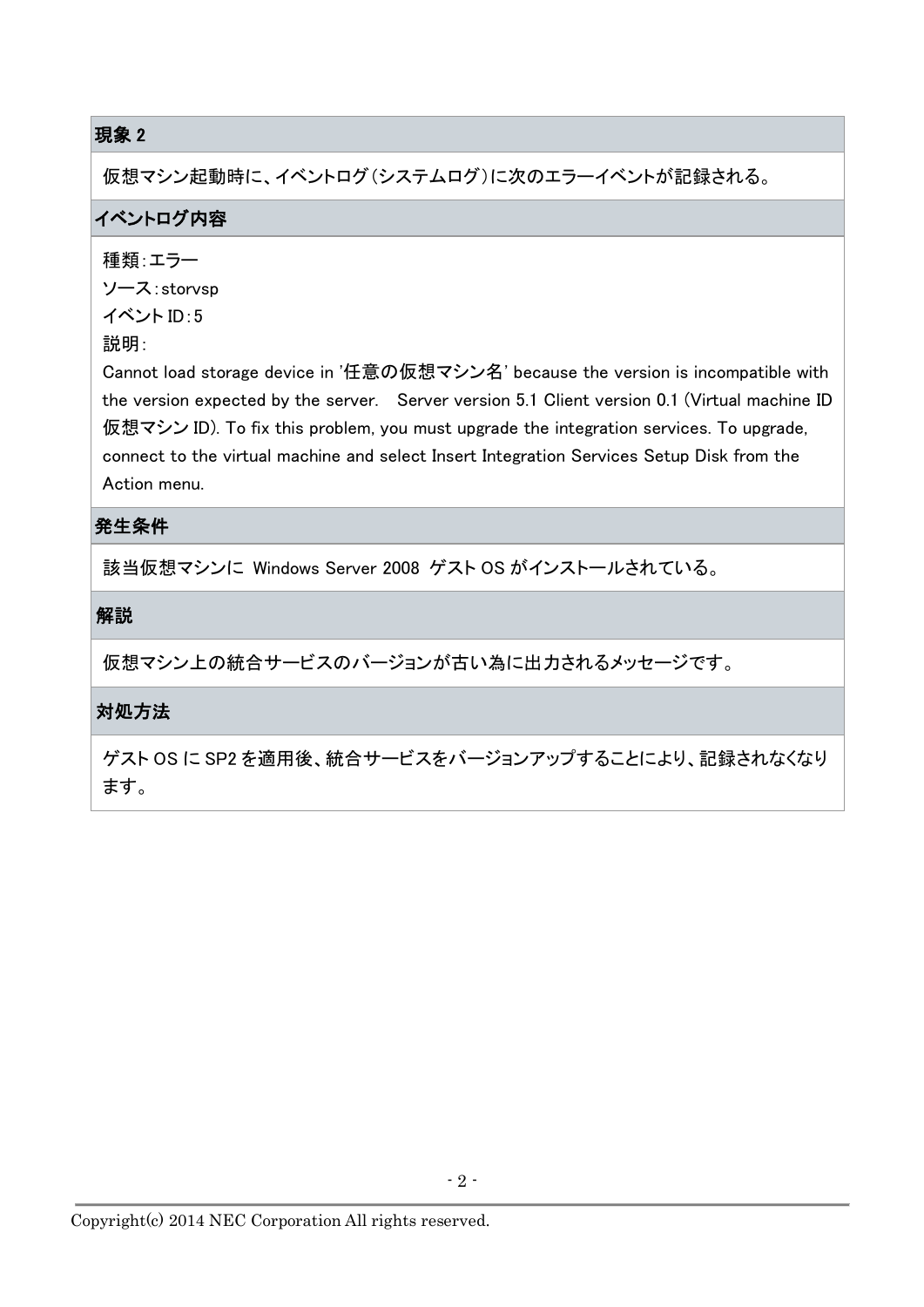仮想マシン起動時に、イベントログ(システムログ)に次の警告イベントが記録される。

## イベントログ内容

#### 種類:警告

ソース:Microsoft-Windows-Hyper-V-VmSwitch

イベント ID:27

説明:

Networking driver in 任意の仮想マシン名 loaded but has a different version from the server. Server version 4.0 Client version 0.2 (Virtual machine ID 仮想マシン ID). The device will work, but this is an unsupported configuration. This means that technical support will not be provided until this problem is resolved. To fix this problem, upgrade the integration services. To upgrade, connect to the virtual machine and select Insert Integration Services Setup Disk from the Action menu.

#### 発生条件

該当仮想マシンに、以下のいずれかのゲスト OS がインストールされている。

Windows Server 2008 SP2 /Windows Server 2008 R2/Windows 7/ Windows Server 2008 R2 SP1/Windows7 SP1

#### 解説

仮想マシン上の統合サービスのバージョンが古い為に出力されるメッセージです。

#### 対処方法

統合サービスのバージョンアップにより、記録されなくなります。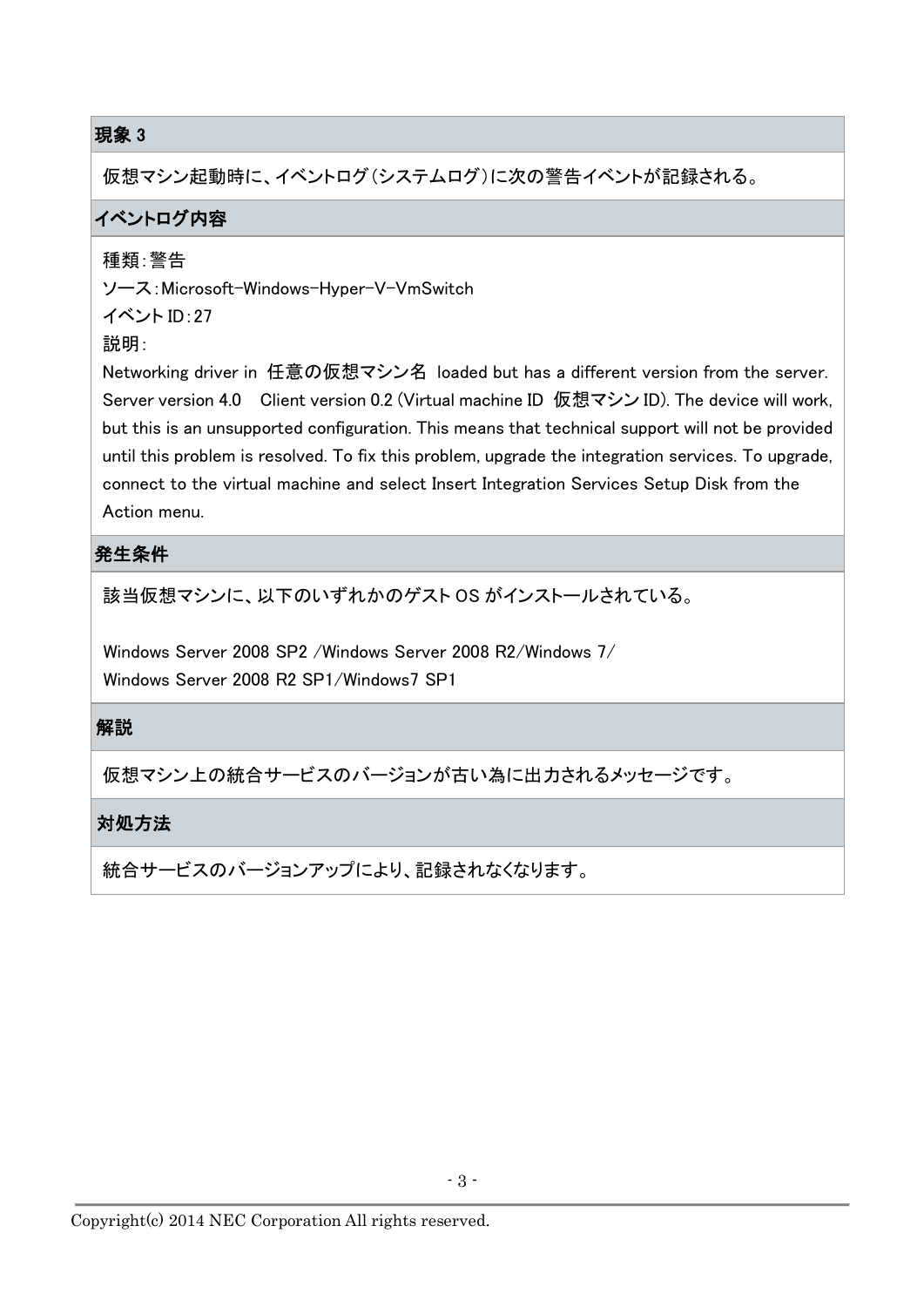仮想マシン起動時に、イベントログ(システムログ)に次の警告イベントが記録される。

## イベントログ内容

#### 種類:警告

ソース:storvsp イベント ID:6 説明:

A storage device in '任意の仮想マシン名' loaded but has a different version from the server. Server version 5.1 Client version 2.0 (Virtual machine ID 仮想マシン ID). The device will work, but this is an unsupported configuration. This means that technical support will not be provided until this problem is resolved. To fix this problem, upgrade the integration services. To upgrade, connect to the virtual machine and select Insert Integration Services Setup Disk from the Action menu.

## 発生条件

該当仮想マシンに、以下のいずれかのゲスト OS がインストールされている。

Windows Server 2008 SP2/ Windows Server 2008 R2/Windows 7/ Windows Server 2008 R2 SP1/Windows7 SP1

## 解説

仮想マシン上の統合サービスのバージョンが古い為に出力されるメッセージです。

## 対処方法

統合サービスのバージョンアップにより、記録されなくなります。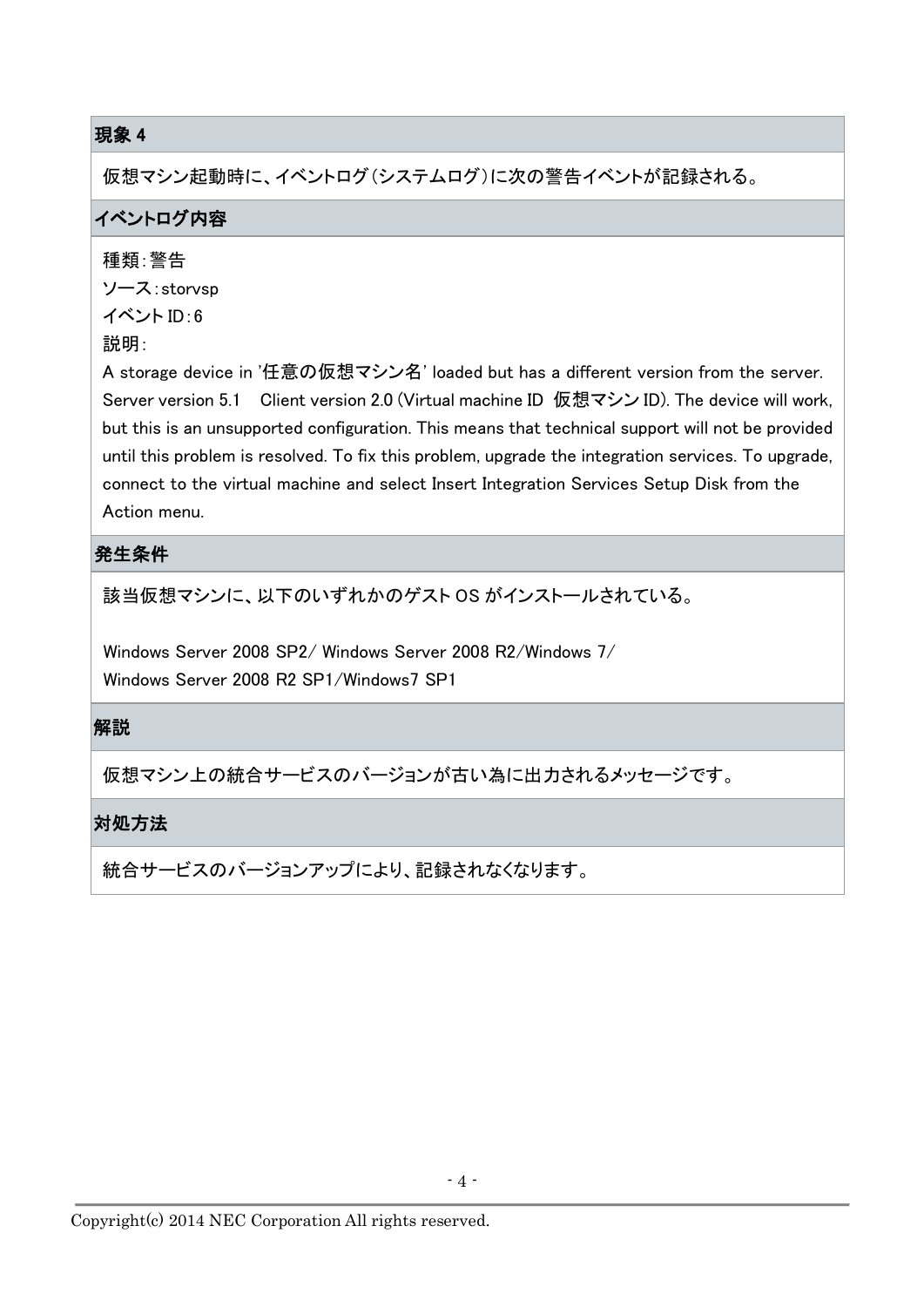Hyper-V 起動時に、イベントログ(アプリケーションログ)に次の警告イベントが記録される。

### イベントログ内容

#### 種類:警告

ソース:winlogon イベント ID:6004 説明:

winlogon 通知サブスクライバ <Trusted Installer> で重要な通知イベントに失敗しました。

## 発生条件

Hyper-V を有効化する

#### 解説

Trusted Installer サービスが、シャットダウンにより強制終了されたことが原因です。 再起動時に記録されている場合は、運用上 問題ありません。

# 対処方法

対処する必要はありません。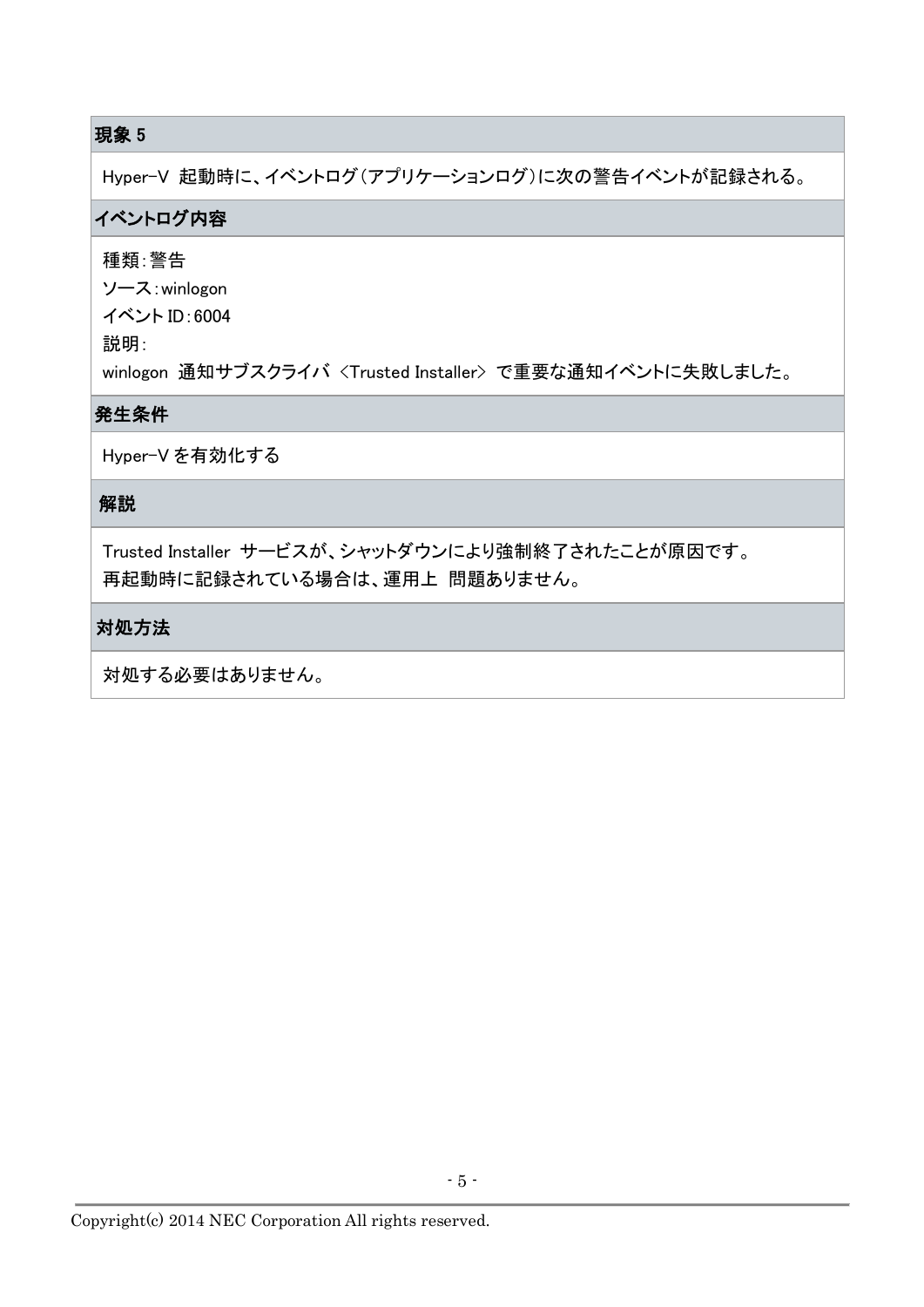ハードディスクを追加した仮想マシン上でイベントログ(システムログ)に次のエラーイベントが 記録されることがある。

#### イベントログ内容

#### 種類:エラー

ソース:VDS Basic Provider イベント ID:1 説明: 予期しないエラーが発生しました。エラーコード:490@01010004

#### 発生条件

仮想マシンの SCSI コントローラにハードディスクを追加する

#### 解説

ディスクを接続したコントローラのバス情報を VDS サービスが取得できないことが原因です。 この情報は必須ではないため、発生条件に合致している場合は、運用上 問題ありません。

#### 対処方法

対処する必要はありません。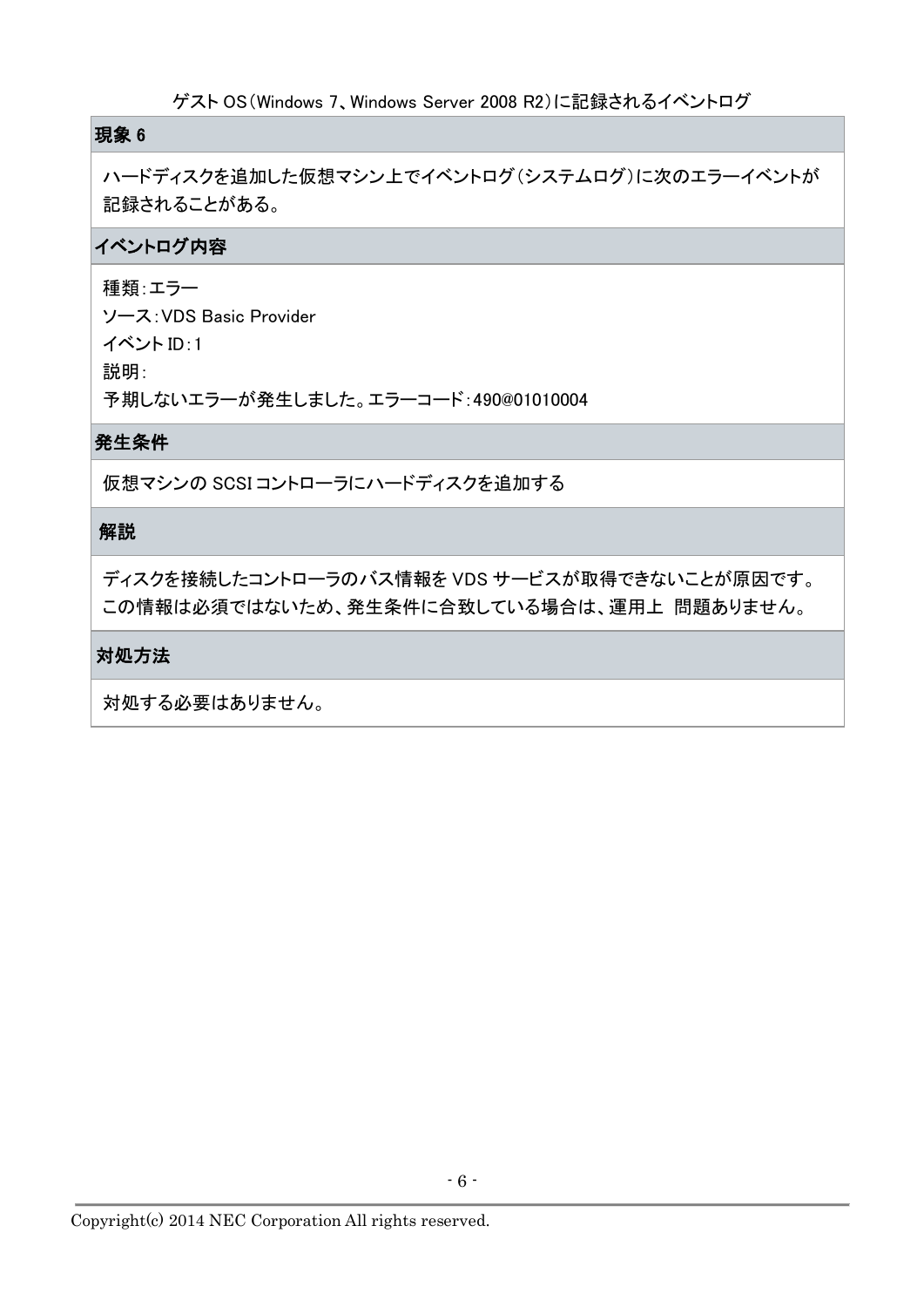# ゲスト OS (Windows 7、Windows Server 2008 R2、Windows Vista、Windows Server 2008)に 記録されるイベントログ

#### 現象 7

VHDX ファイルを使用した仮想マシン上で、イベントログ(アプリケーションログ)に次のエラーイ ベントログが記録されることがある

# イベントログ内容 - 1

種類:エラー ソース:ESENT イベント ID:412 説明: Catalog Database (1236) Catalog Database: ログ ファイル C:¥Windows¥system32¥CatRoot2¥edb.log のヘッダーを読み取れません。エラー -546 が発 生しました。

# イベントログ内容 - 2

種類:エラー ソース:Microsoft-Windows-CAPI2 イベント ID:257 説明: 暗号化サービスで、カタログ データベースを初期化できませんでした。ESENT エラー: -546。

## 解説

VHDX ファイルが、デフォルトでは Advanced Format ドライブで作成されることが原因です。 Advanced Format に対応していないゲスト OS をインストールする場合は、対処方法の手順で VHDX ファイルを作成してください。

## 対処方法

PowerShell で次のコマンドを実行して VHDX ファイルを作成します。

## ・容量可変 VHDX ファイルを作成する場合

PS C:¥Users¥administrator>New-VHD -Path "VHDX ファイルの保存場所¥ファイル名.vhdx" -SizeBytes "VHDX フ ァイルのサイズ" -PhysicalSectorSizeBytes 512 -Dynamic